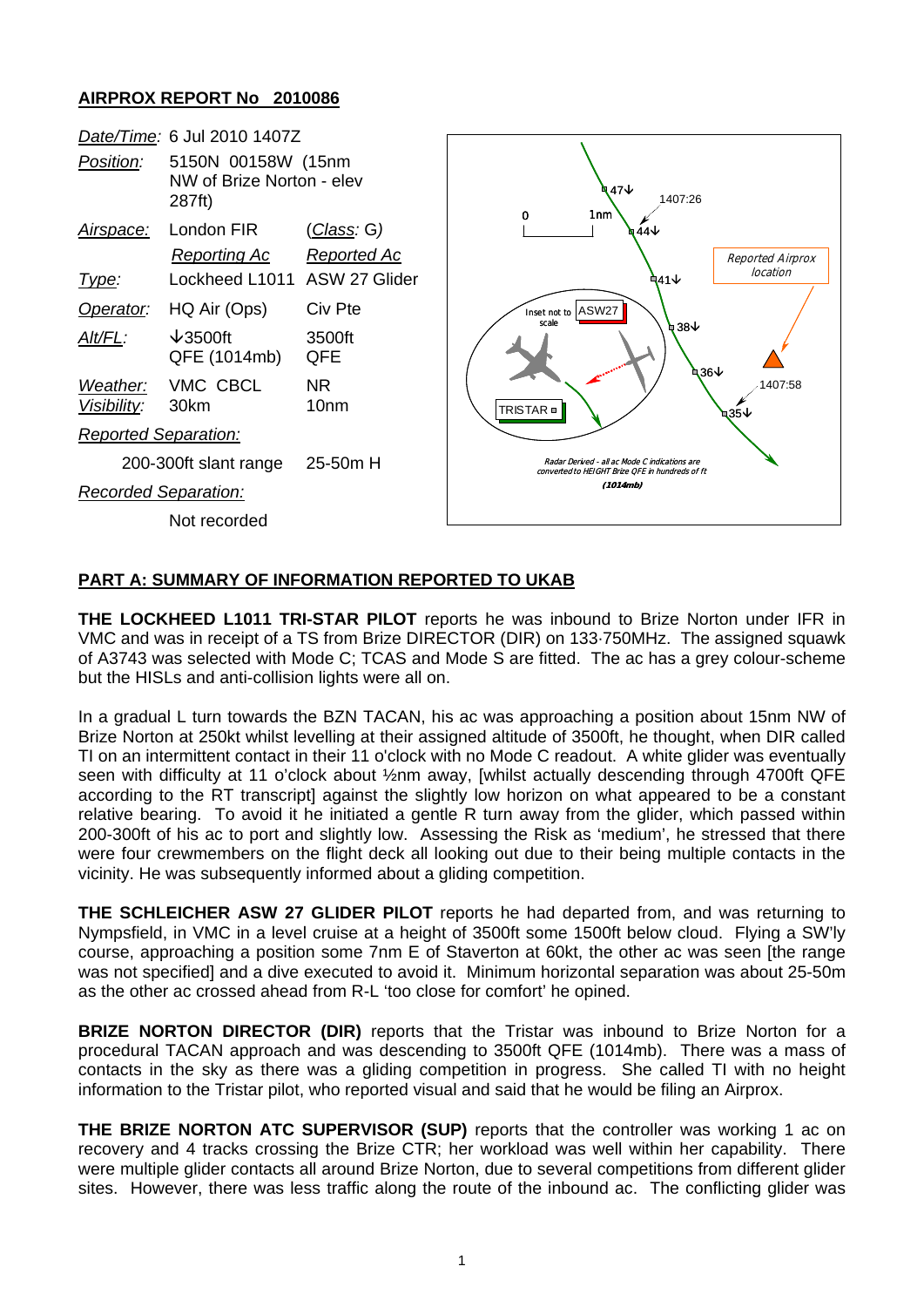called in good time at a range of 10nm by the controller and the TI was updated again at 2nm. The pilot subsequently reported visual with the glider, but opined in a later telephone conversation that it had been a late sighting, possibly due to the background conditions and the size and colour of the glider. In the Supervisor's view, the controller fulfilled her responsibilities under the TS.

**HQ 1Gp BM SM** reports that as the AIRPROX is not shown on the Clee Hill Radar recording, this analysis is based wholly upon the reports raised by the Tristar pilot, Brize DIR and the SUP together with the DIR RT transcript.

The Tristar crew was in receipt of a TS from DIR, whilst inbound for a procedural TACAN approach to RW26 at Brize Norton. At 1405:37, DIR passed TI to the Tristar crew on an intermittent primary radar contact, *"..traffic 12 o'clock 10 miles intermittent contact no height",* which was acknowledged by the crew. This TI was updated by DIR at 1407:05, with the primary only contact described as, *"..left 11 o'clock, 2 miles manoeuvring."* Some 12sec later at 1407:17, the Tristar crew reported that they were, *"..visual with glider"* and in the background it is possible to hear a voice stating *"coming right",* which accords with the pilot's report that they entered a gentle R turn to avoid the confliction.

Whilst DIR could have included as additional information with the TI that the contact may have been a glider, given the notified competition, the reverse argument is that had the ac not been a glider, this may have provided the crew of the Tristar crew with a false expectation, thereby introducing a further hazard to the situation. Consequently, from an ATM perspective, DIR fulfilled their responsibilities for the provision of TI in line with CAP774.

The CAA has been examining options for the carriage of Low Power SSR Transponders (LPST) on gliders. It is likely that in this instance, the carriage of a LPST by the glider would have provided increased SA for both the Tristar crew and ATC, facilitating a more focussed visual search for the crew and the operation of the Tristar's TCAS as the final safety barriers.

It was recommended that further work was conducted to mandate the carriage of transponders throughout UK airspace.

UKAB Note (1): This Airprox is not shown on recorded radar as the glider is not evident at all. The Tristar is shown descending through 4700ft QFE (1014mb) at 1407:18, when the crew reported visual contact on the glider. The descent is maintained as the Tristar turns gently R in accordance with the reported avoiding action turn whilst maintaining the descent at about 1800ft/min.

**HQ AIR (OPS)** comments that with the TI given and the nature of the conflicting traffic, the Tristar crew did well to see and avoid the glider by the margin they did. ATC also provided a good service given the constraints. If the glider had been able to squawk with a Mode C readout there would have been a significantly improved opportunity for the Tristar to achieve a greater separation. Small, white ac with no conspicuity aids such as HISL or SSR operating without RT contact in the vicinity of busy aerodromes will always present a hazard.

## **PART B: SUMMARY OF THE BOARD'S DISCUSSIONS**

Information available included reports from the pilots of both ac, transcripts of the relevant RT frequencies, radar video recordings, reports from the air traffic controllers involved and reports from the appropriate ATC and operating authorities.

Members discussed the difficulty of detecting gliders on radar. The DAP Advisor briefed the Board that work was ongoing by the CAA, following recent AAIB Safety Recommendations on this topic, to investigate a variety of glider conspicuity measures, including the increased use of RT by glider pilots for communication with ATSUs and the radar conspicuity of gliders with a composite structure. With the Tristar pilot reporting it was difficult to see the white glider, the carriage of some form of lightweight SSR transponder with altitude reporting would have made the glider conspicuous to the Tristar's TCAS and enhanced the crew's SA.